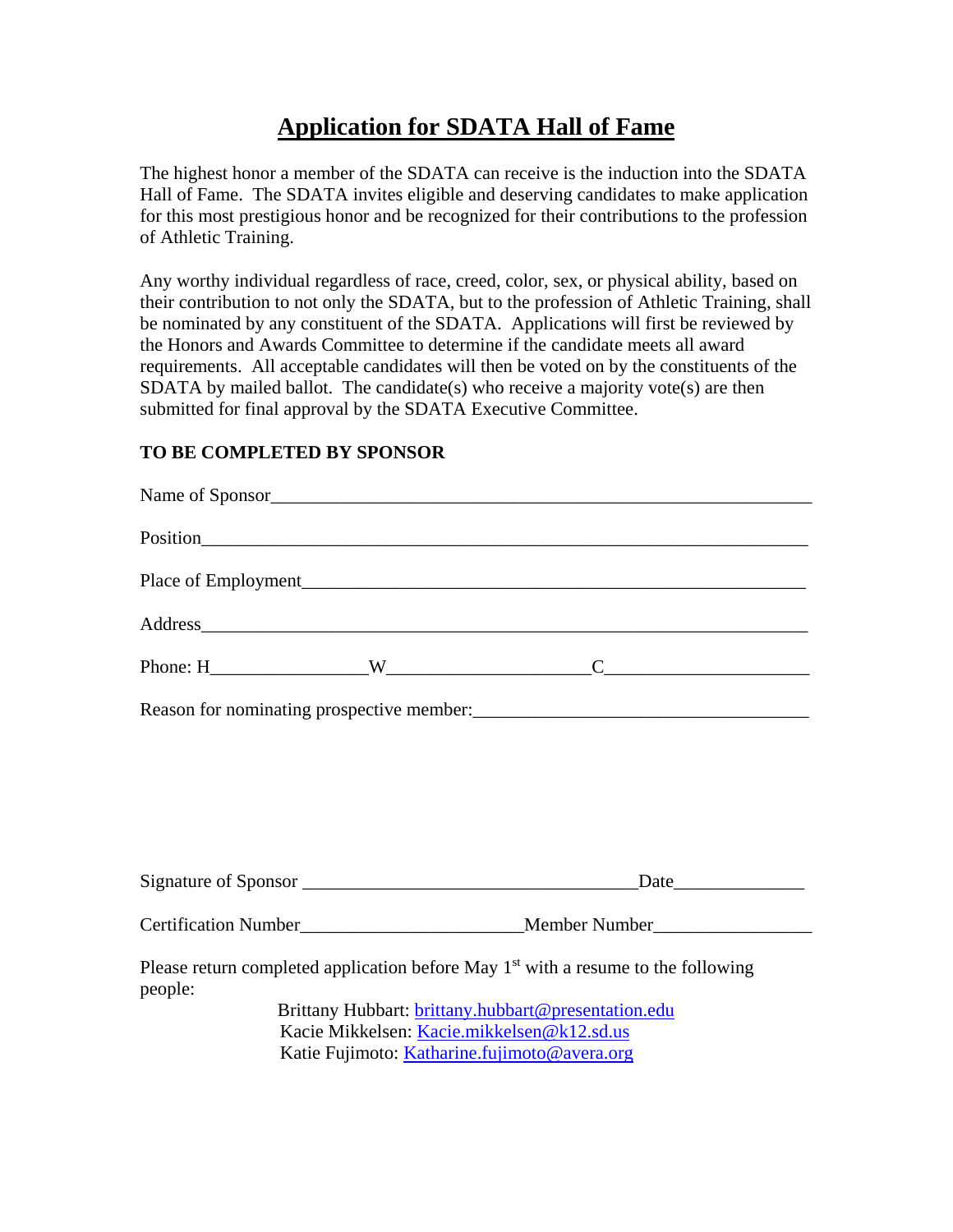# **Application Criteria and Time Table:**

Application Deadline: March 1st

Reviewed by HOF Coordinator and/or Awards Committee: March 1st – March 15th

Ballot mailed to SDATA members for voting: March 15<sup>th</sup>-March 30th

Final approval by SDATA Executive Committee:

Award Presentation: April Honors and Awards Banquet

# Eligibility Criteria:

Nominee must have held membership in the SDATA for a minimum of 20 years and be in good standing with the NATA and the South Dakota Board of Medical Examiners.

Individuals may be nominated no more than every other year.

Hall of Fame Awards need not be awarded every year

The Executive Committee has final approval of HOF candidate's eligibility and the number of candidates elected to the SDATA HOF.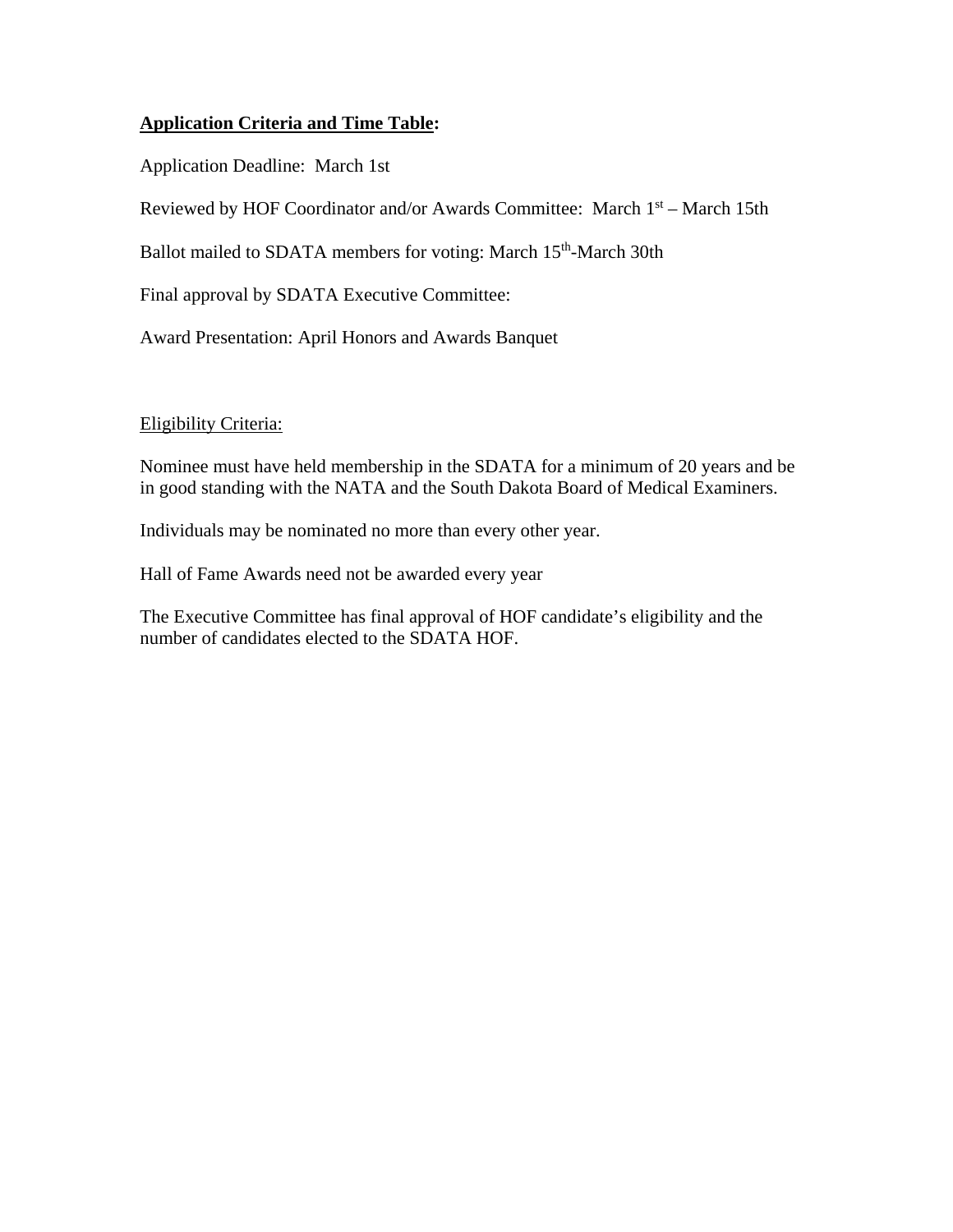# **APPLICATION FOR SDATA HALL OF FAME**

| TO BE COMPLETED BY THE CANDIDATE                                       |                                                                                                                  |                                                     |          |
|------------------------------------------------------------------------|------------------------------------------------------------------------------------------------------------------|-----------------------------------------------------|----------|
|                                                                        | NAME (Last)_________________________(First & Middle)____________________________                                 |                                                     |          |
| <b>ADDRESS</b> (Check Box of Preferred Mailing Address)<br>$HOME \Box$ |                                                                                                                  |                                                     |          |
| <b>STREET ADDRESS</b>                                                  | and the control of the control of the control of the control of the control of the control of the control of the |                                                     |          |
|                                                                        |                                                                                                                  |                                                     |          |
| OFFICE $\Box$                                                          |                                                                                                                  |                                                     |          |
| <b>ORGANIZATION</b>                                                    |                                                                                                                  |                                                     |          |
| <b>STREET ADDRESS</b>                                                  |                                                                                                                  |                                                     |          |
|                                                                        |                                                                                                                  |                                                     |          |
| <b>PHONE:</b>                                                          | Office $(\_\_)$ Home $(\_\_)$                                                                                    |                                                     |          |
| <b>OCCUPATION</b><br>PRINCIPAL                                         |                                                                                                                  |                                                     |          |
| <b>SECONDARY</b>                                                       |                                                                                                                  |                                                     |          |
| Retired fully $\Box$                                                   |                                                                                                                  | Retired, some career activity $\Box$                |          |
| <b>BIRTH INFORMATION</b>                                               |                                                                                                                  |                                                     |          |
|                                                                        |                                                                                                                  | $non-US)$                                           | $non-US$ |
|                                                                        | Month ____________ Day _______ Year ________ Arrived in Country _________________                                | (if applicable)                                     |          |
| <b>PARENTS</b>                                                         |                                                                                                                  |                                                     |          |
|                                                                        |                                                                                                                  |                                                     |          |
|                                                                        |                                                                                                                  |                                                     |          |
| <b>FAMILY</b>                                                          |                                                                                                                  |                                                     |          |
|                                                                        |                                                                                                                  | Date _______________ U Widowed Date ________        |          |
| (spouse's first, middle, last/maiden name)                             |                                                                                                                  | $($ marriage month, day, year) $\Box$ Divorced Date |          |
| (oldest first-ages)                                                    |                                                                                                                  |                                                     |          |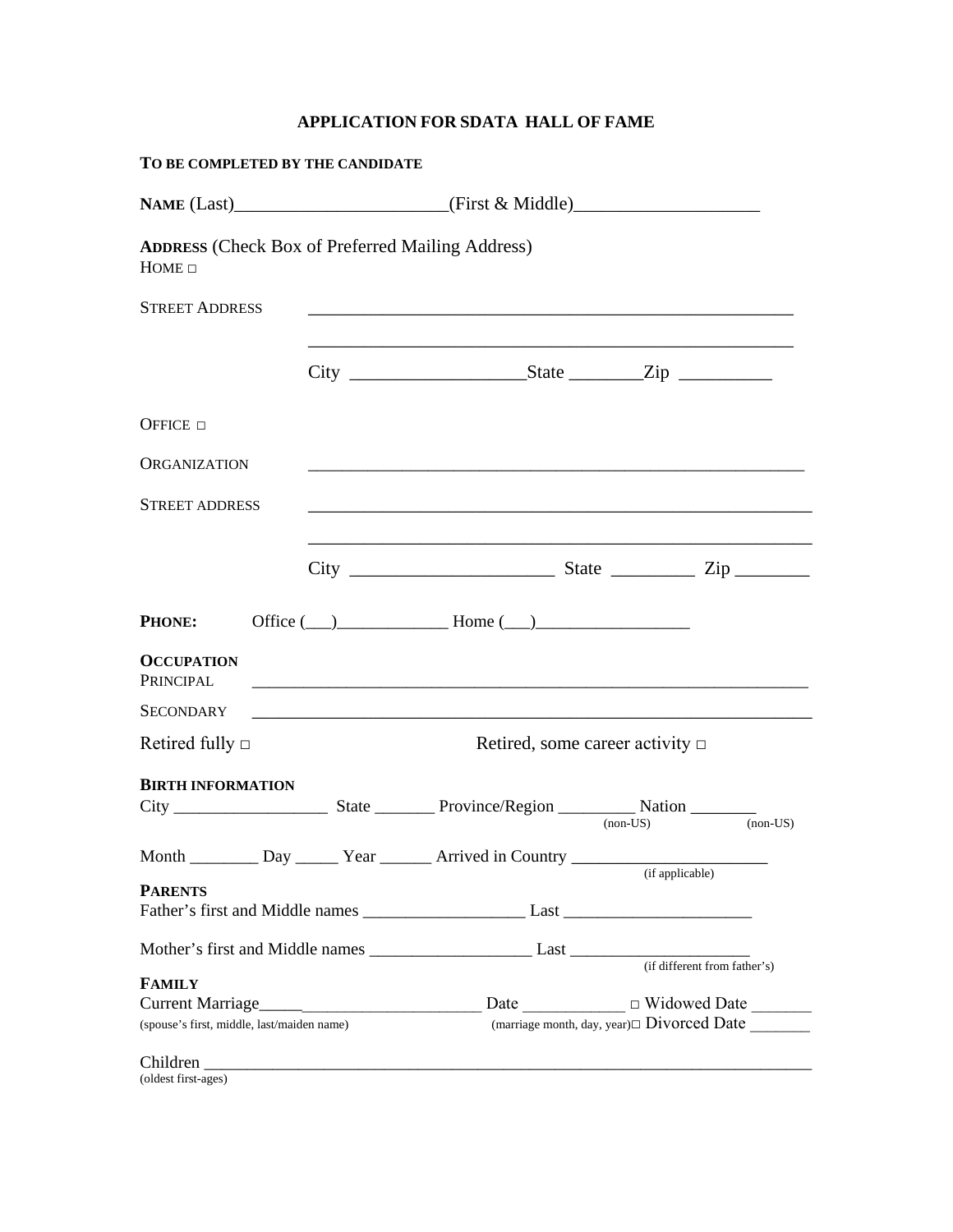## **EDUCATION**

| <b>Earned Degree</b> | <b>School</b> | <b>City/State</b> | Year(s) of degree<br>attendence |
|----------------------|---------------|-------------------|---------------------------------|
|                      |               |                   |                                 |
|                      |               |                   |                                 |
|                      |               |                   |                                 |
|                      |               |                   |                                 |

| <b>Honorary Degree</b> | <b>School</b> | <b>City/State</b> | Year |
|------------------------|---------------|-------------------|------|
|                        |               |                   |      |
|                        |               |                   |      |
|                        |               |                   |      |
|                        |               |                   |      |

## **PROFESSIONAL QUALIFICATIONS**

| <b>CERTIFICATION AND/OR LICENSURE</b> | <b>YEAR</b> |
|---------------------------------------|-------------|
|                                       |             |
|                                       |             |
|                                       |             |
|                                       |             |
|                                       |             |
|                                       |             |
|                                       |             |
|                                       |             |
|                                       |             |
|                                       |             |
|                                       |             |

#### **CAREER HISTORY** (LIST IN CHRONOLOGICAL ORDER ENDING WITH CURRENT POSITION)

| POSITION | ORGANIZATION | $\text{CITY/STATE}$ | YEAR FROM TO |
|----------|--------------|---------------------|--------------|
|          |              |                     |              |
|          |              |                     |              |
|          |              |                     |              |
|          |              |                     |              |
|          |              |                     |              |
|          |              |                     |              |
|          |              |                     |              |
|          |              |                     |              |
|          |              |                     |              |
|          |              |                     |              |
|          |              |                     |              |
|          |              |                     |              |
|          |              |                     |              |
|          |              |                     |              |
|          |              |                     |              |
|          |              |                     |              |

**(CURRENT POSITION)**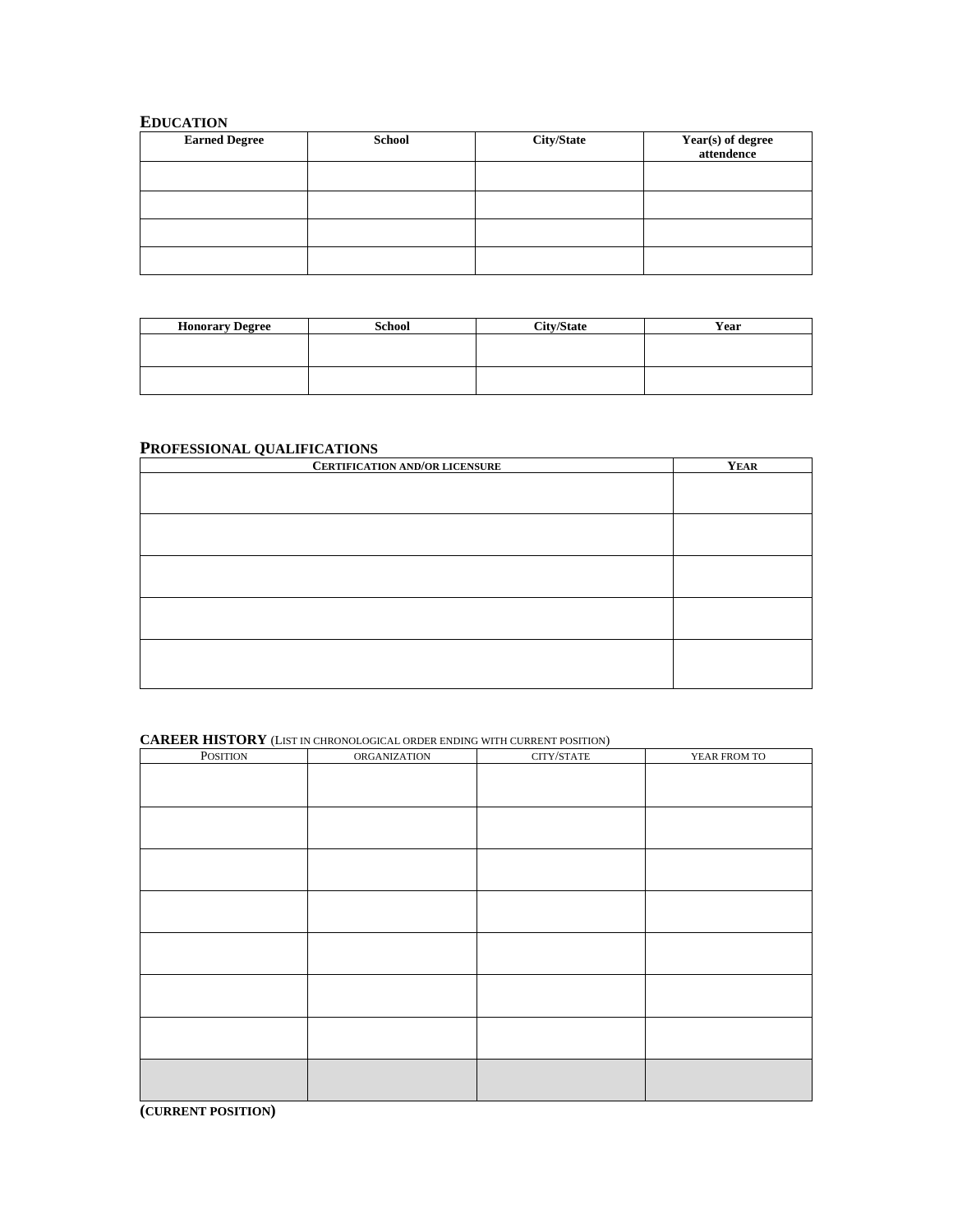### **CAREER RELATED ACTIVITIES** (e.g consulting. current directorships)

| Position | Organization | City/Statc | Year from To |
|----------|--------------|------------|--------------|
|          |              |            |              |
|          |              |            |              |
|          |              |            |              |
|          |              |            |              |
|          |              |            |              |
|          |              |            |              |
|          |              |            |              |
|          |              |            |              |

## **CREATIVE WORKS** (e.g. books or journals. inventions, patents; include awards for work listed; do NOT include article titles)

| Role | Type of Work (e.g.<br>book, invention) | Title | Year | Award | Year |
|------|----------------------------------------|-------|------|-------|------|
|      |                                        |       |      |       |      |
|      |                                        |       |      |       |      |
|      |                                        |       |      |       |      |
|      |                                        |       |      |       |      |

#### **CIVIC AND POLITICAL ACTIVITIES**

| Role | Organization | Location | Year |
|------|--------------|----------|------|
|      |              |          |      |
|      |              |          |      |
|      |              |          |      |
|      |              |          |      |
|      |              |          |      |
|      |              |          |      |
|      |              |          |      |
|      |              |          |      |

**MILITARY RECORD:** Highest Rank \_\_\_\_\_\_ Branch of Service \_\_\_\_From \_\_\_to\_\_\_ Location\_  $\overline{(year)}$   $\overline{(e.g. PTO, Korea)}$ 

**AWARDS, HONORS, GRANTS** (Do not repeat awards listed under CREATIVE WORKS or PROFESSIONAL MEMBERSHIPS)

| $\sim$ $\sim$<br>Award | <b>Granting Body</b> | Location (if applicable) | Year |
|------------------------|----------------------|--------------------------|------|
|                        |                      |                          |      |
|                        |                      |                          |      |
|                        |                      |                          |      |
|                        |                      |                          |      |
|                        |                      |                          |      |
|                        |                      |                          |      |
|                        |                      |                          |      |
|                        |                      |                          |      |
|                        |                      |                          |      |
|                        |                      |                          |      |
|                        |                      |                          |      |
|                        |                      |                          |      |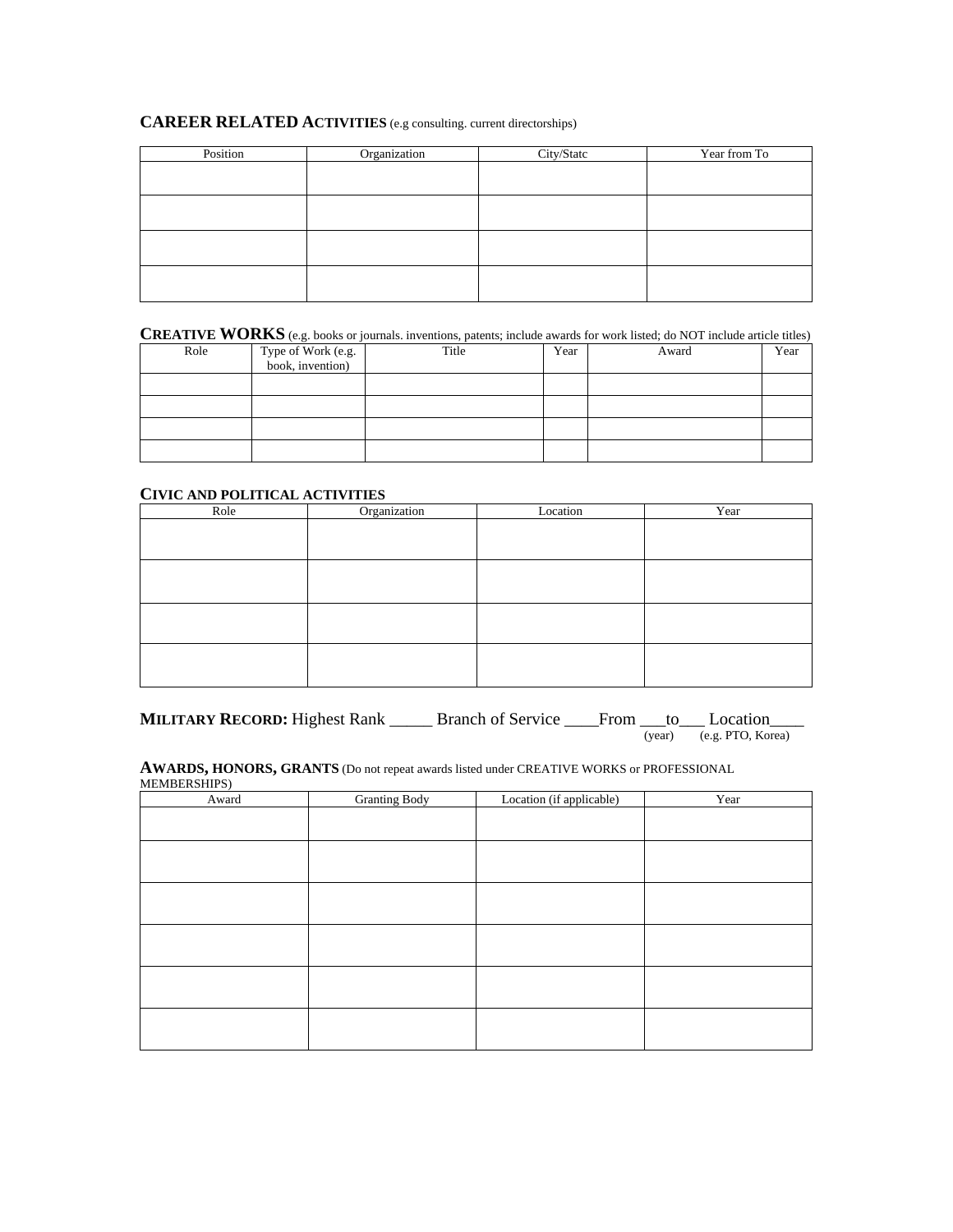#### **PROFESSIONAL MEMBERSHIPS** (Include awards from organizations listed)

| Role (e.g. fellow,<br>member) | Organization (DO<br>NOT abbreviate) | Office Held From-To | Award | Year |
|-------------------------------|-------------------------------------|---------------------|-------|------|
|                               |                                     |                     |       |      |
|                               |                                     |                     |       |      |
|                               |                                     |                     |       |      |
|                               |                                     |                     |       |      |
|                               |                                     |                     |       |      |
|                               |                                     |                     |       |      |

# **AFFILIATIONS** \_\_\_\_\_\_\_\_\_\_\_\_\_\_\_\_\_\_\_\_\_\_\_\_\_\_\_\_\_\_\_\_\_\_\_\_\_\_\_\_\_\_\_\_\_\_\_\_\_\_\_\_\_\_\_\_\_\_\_\_\_\_\_\_\_\_

#### **CLUBS**

| Name | Location | Office Held | From-To |
|------|----------|-------------|---------|
|      |          |             |         |
|      |          |             |         |
|      |          |             |         |
|      |          |             |         |
|      |          |             |         |
|      |          |             |         |

#### **LODGES**

| Name | Office Held | From-To |
|------|-------------|---------|
|      |             |         |
|      |             |         |

## **YEARS ATTENDING SDATA ANNUAL MEETING AND CLINICAL SYMPOSIUM:\_\_\_\_\_\_\_\_\_\_\_\_\_\_\_**-

\_\_\_\_\_\_\_\_\_\_\_\_\_\_\_\_\_\_\_\_\_\_\_\_\_\_\_\_\_\_\_\_\_\_\_\_\_\_\_\_\_\_\_\_\_\_\_\_\_\_\_\_\_\_\_\_\_\_\_\_\_\_\_\_\_\_\_\_\_\_\_\_\_\_\_\_\_\_

#### **CONTRIBUTIONS TO THE PROFESSION OF ATHLETIC TRAINING:**

| DATE:                        | <b>SIGNATURE:</b>         |
|------------------------------|---------------------------|
| <b>CERTIFICATION NUMBER:</b> | <b>MEMBERSHIP NUMBER:</b> |
| <b>MEMBER OF DISTRICT:</b>   |                           |